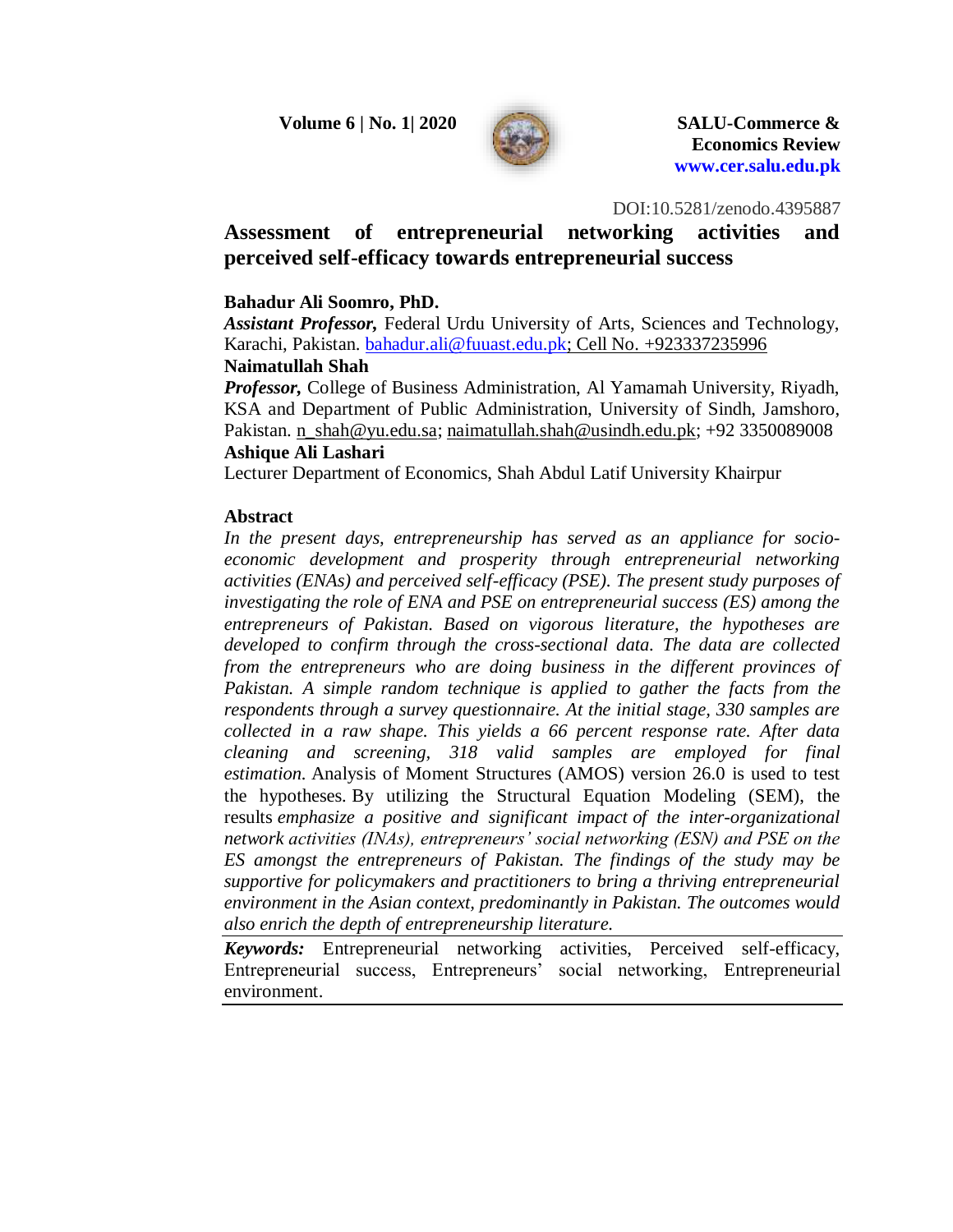

## **Introduction**

In the present era, entrepreneurship serves as a dynamic and multifaceted phenomenon (Gartner, Shaver, Carter, and Reynolds, 2004). It brings a healthy and sustainable economic development (Welter and Smallbone, 2011). This concept is also observed with an angle of the diverse beliefs regarding the modes of entrepreneurial activities (Gartner, 1990). Consequently, numerous scholars create the boundaries and urgings upon which they are grounding their studies (Shane and Venkataraman, 2000). Entrepreneurial success has become a challenge for every economy. To achieve such the entrepreneurship success, the factors such as self-efficacy, ESN, and *INAs* have a substantial role in the entrepreneurial success (Bandura, 1997; Baron and Markman, 2000; Welter and Smallbone, 2011). Besides, inter-organizational networks serve as resourcesaving strategies in innovation (Kofler and Marcher, 2018) due to a connection with entrepreneurial mechanisms (Audretsch and Thurik, 2004). Networking is a healthy factor for growth, knowledge sharing contacts and experiences (Santos *et al.*, 2019). Likewise, individual social networking activities have a positive and protagonist role in making a successful startup and making it capable of opportunities and resource gaining (Beckert, 2010). As such, the paradigm of individual social networking implies those entrepreneurs' contributions to networking help to uplift their entrepreneurial undertakings (Aldrich and Zimmer, 1986). An essential and significant objective of networking activities is to increase motivation and sustenance amongst the entrepreneurs through counselling in the shape of opinions of the experts and share experiences of friends and relatives (Manning *et al.,* 1989).

Keeping in view, the importance of such an aspect, the present study proposed to investigate the role of ENAs and PSE towards ES amongst entrepreneurs of Pakistan. The findings of the study would provide guidelines for the healthier consistent entrepreneurial ecosystem and more operative individuals' social networking. This would be beneficial for both policymakers and practitioners in developing a productive entrepreneurial environment; there potential entrepreneurial would be successful through establishing the firms, particularly in the context of Pakistan.

### **Literature review and hypotheses development**

In the present times, ENAs and PSE are the best ingredients of the success of potential entrepreneurs. The networking is useful to a factor which hugely contributes to the growth and knowledge sharing contacts and experiences (Santos *et al.*, 2019).Besides, inter-organizational networks are famous for a resource-saving as well as a risk-sharing strategy (Kofler and Marcher, 2018). The collaborative network activities are regarded as alliances to recover entrepreneurial mechanisms (Audretsch and Thurik, 2004). The interorganizational networking comprises informal and formal cooperative networking actions amongst entrepreneurial believers at the public, private and civic levels that may smooth the entrepreneurial progress from a vision spawning stage to a development stage, and well along to a premeditated placing one (Butler and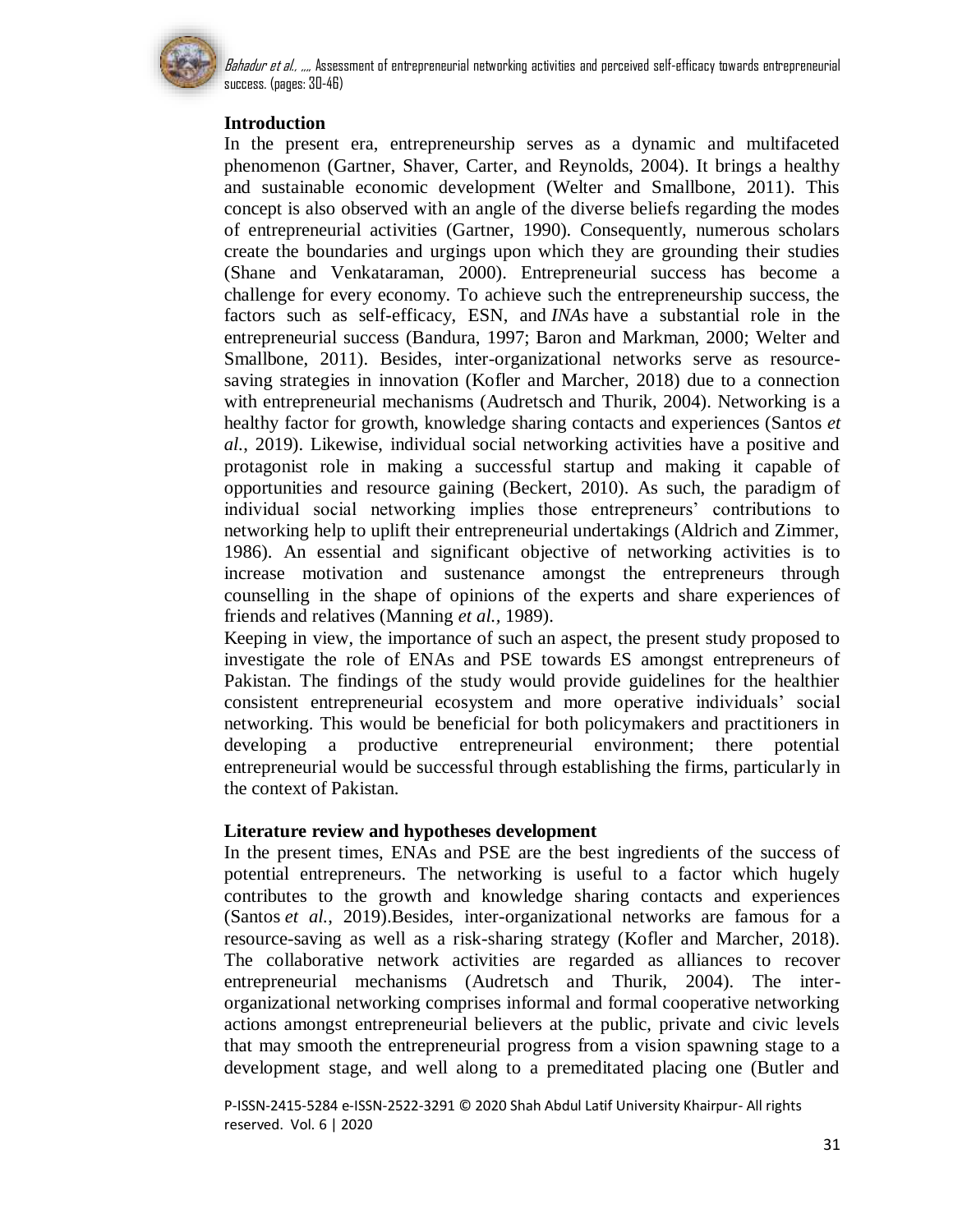

Hansen, 1991; Dubini and Aldrich, 1991; and Uzzi, 1996). According to the quantitative evidence of De Hoyos-Ruperto, Romaguera, Carlsson, and Perelli (2012), individual-level constructs, such as entrepreneurial social competence and self-efficacy, along with systemic factors, including opportunities, entrepreneurial education as well as national mindset, act as protagonist mechanisms for predicting ES. The scholars further claimed that such success is mediated by individual social network activities and inter-organizational networks.

On the other hand, systemic predictors like opportunities (Shane and Venkataraman, 2000), entrepreneurial education (Levie and Autio, 2007), and national mindset towards entrepreneurship (Casson, 2003) have negative relationships with entrepreneurial success. Supporting such arguments, Bandura (1997) and Baron and Markman (2000) proposed that individual factors (PSE and social competence) have both positive as well as negative effects on the nation's overall ES. Significant and positive associations between research and development, innovation, and marketing sales performance were investigated by Rezaei and Ortt (2018). Besides, a significant and negative correlation exists between production performance and risk-taking. Thus, it was decided that the production and marketing, research and development (R&D), and sales functions strengthen each other in a rationality order and are balancing in their influence on overall firm performance. In the view of Fernandez-Perez *et al.* (2014), there are positive contributions performed by business (financial and industrial) networks, both unswervingly in encouraging academic entrepreneurial intentions and, indirectly, entrepreneurial attitudes as well as self-efficacy to opportunity recognition. Furthermore, female and male academics vary in their insights of provisions from financial and business networks and their use of such resources in business initialization.

In Pakistan, the external business environment, entrepreneur's characteristics and supportive, supportive factors are significantly and positively associated with women-owned businesses performance (Shakeel *et al.,* 2020). In the same domain, Moghaddam *et al.* (2018) strongly recommended a positive and significant impact of social ties on firm performance by the mediatory role of organizational processes (opportunity seizing and opportunity sensing) and institutional distance. Soomro, Ghumro and Shah (2020) found a non-significant influence of self‐efficacy on green entrepreneurship inclination. Strategic entrepreneurship is found to be a potent mediator between entrepreneurship orientation and performance (Soomro and Shah, 2020).

As a result, the relevant literature underlines the importance of identifying and developing opportunities as well as the readiness to agree to take them to attain entrepreneurial success and opportunities (Shane and Venkataraman, 2000; Shane, 2003). Henceforth, a positive insight into entrepreneurial opportunities is the dire need of ES. Keeping in views; we developed the conceptual model (Figure 1) to investigate among the entrepreneurs of Pakistan.

## **Figure 1. Conceptual model of the study**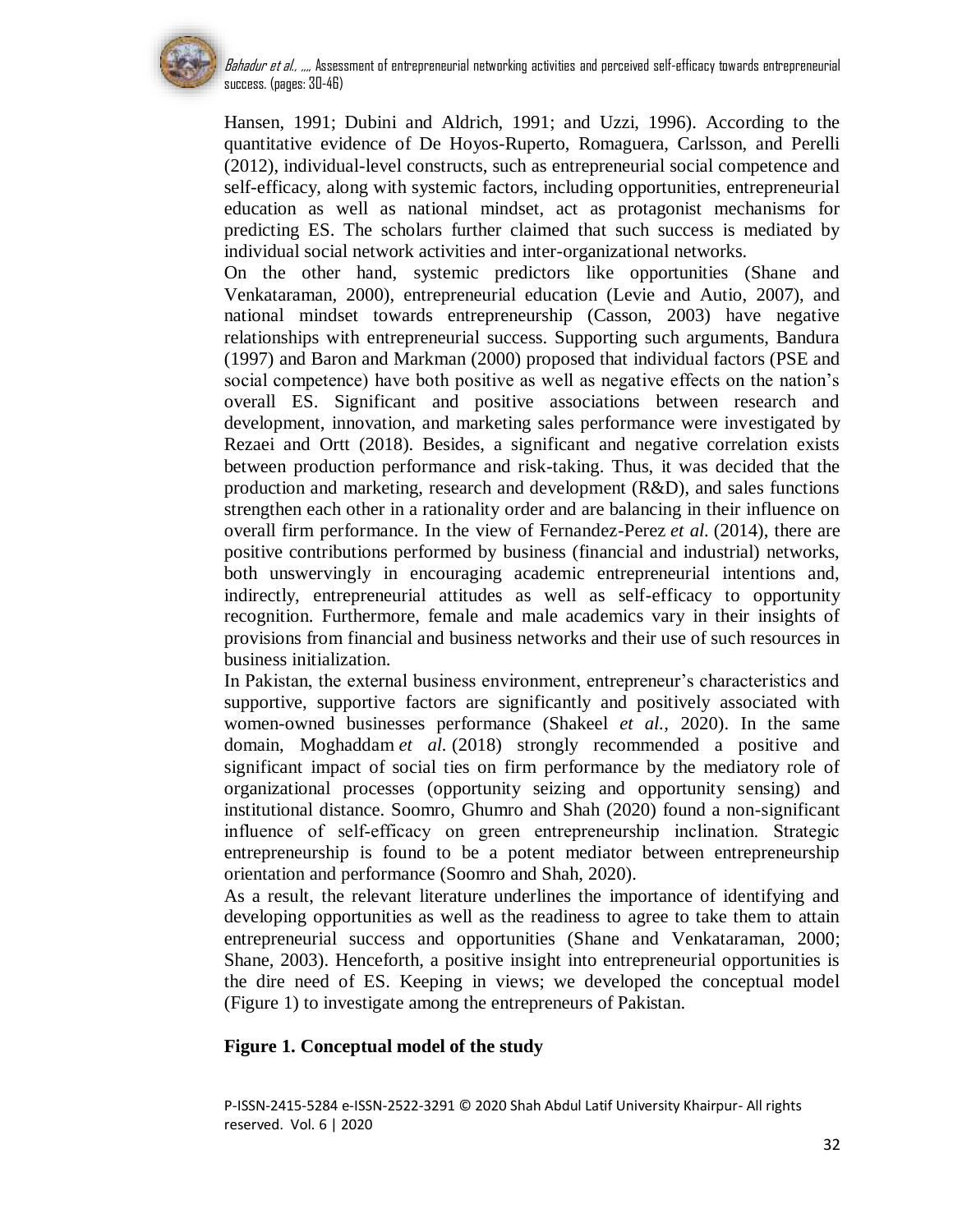

*Bahadur et al., ,,,,* Assessment of entrepreneurial networking activities and perceived self-efficacy towards entrepreneurial success. (pages: 30-46)



*Note: INAs= Inter-organizational network activities;* ESN*= Entrepreneurs' social networking; PSE=*Perceived self-efficacy; ES*= Entrepreneurial success*

The supportive networks are the best factors for a thriving entrepreneurial environment which provides linkages to individual entrepreneurs for organizing sources of learning and resources (Saxenian, 1994; Audretsch and Thurik, 2004). Therefore, personal social networking activities are significant to a successful initialization and an ongoing modest benefit, as they may make or enable resource gaining and the proof of identity regarding prospects (Beckert, 2010). To this extent, in the present study, the individual social networking paradigm signifies entrepreneurs' involvements in networking activities to boost their entrepreneurial enterprises/ventures (Aldrich and Zimmer, 1986). Such ENAs may happen with other entrepreneurs; associates like friends, relatives, and associates; and entrepreneurial promoters (Birley, 1985). The robust objective of such networking activities is to offer support to entrepreneurs in the shape of counseling and expert thoughts, collective experiences and role models, evidence and resources, and sustenance and motivation (Manning, Birley, and Norburn, 1989). Tie strength and network size are dire for assembling resources which are needed for initiating a new business enterprise (Sullivan and Ford, 2014; Radovic-Markovic *et al.*, 2017; and Farooq *et al.,* 2017). The study of Muldoon *et al.* (2019) highlights that among female entrepreneurs; social dominance orientation is a factor that reduces ESE. In turn, this reduction, making low conventional entrepreneurial intentions. On the other hand, it enhances the social intention among few women. Likewise, Gibbs *et al.* (2018) found a relative significance of contextual variables. The study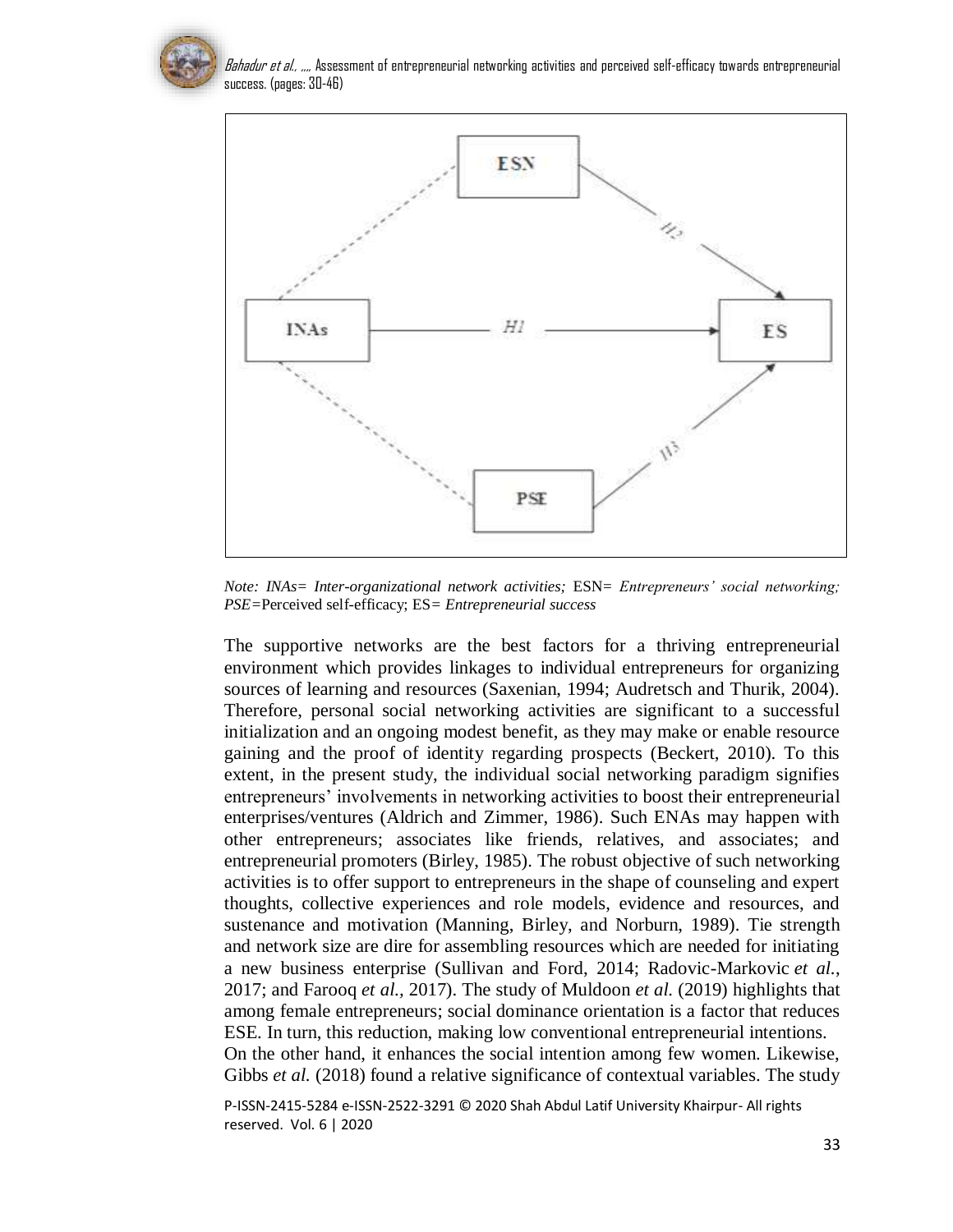

Bahadur et al., ,,,, Assessment of entrepreneurial networking activities and perceived self-efficacy towards entrepreneurial success. (pages: 30-46)

did not found any longer significant effect of owner and business on ESE. Among the white entrepreneurs, there is a positive and significant effect of network ethnic diversity on ESE rather than black entrepreneurs (Javadian *et al.,* 2018). In the same perspective, Semrau and Werner (2014) strongly recommended that the size of social networks can improve the performances of budding entrepreneurs. In the relevant literature, numerous scholars believed that entrepreneurial success depended on the numbers and strength of social ties (Langford *et al.,* 1997; Heaney and Israel, 2008; Sullivan and Ford, 2014; and Farooq, 2016). Quan (2012) defined social networking as a dominant compound for the success of blossoming entrepreneurs. It has a unique role in the mobilization of resources, opportunity recognition, inferred knowledge, and technical knowledge compulsory for opening a new business project (Farooq, 2016). According to Indrupati and Henari (2012), social networking is an inexpensive and secure method of publicity. It gives all entrepreneurs the excellent opportunity of attaining their market goals and, thus, leads to success in their schemes. In the same point of view, more recently, Moghaddam *et al.* (2018) suggested that the social ties of transnational entrepreneurs (TEs) have a good effect on firm performance.

Individuals' self-efficacy can severely impact on venture choices and performance of the firm (Krueger and Brazeal, 1994). From the entrepreneurship point of view, it has a fundamental reputation to convert entrepreneurial intention to action (Boyd and Vozikis, 1994). Though, PSE could be more pertinent, because, like Markham, Balkin and Baron (2002) underlined that, individuals are encouraged by their insights rather than by their goal capabilities. The concept of PSE mentions an individual's valuation of his/her skills and capacity to perform a task. Nevertheless, it could be unlike that in reality (Bandura, 1997). Contrary, Simon, Houghton, and Aquino (1999) found a negative impact of PSE on entrepreneurial inclination on individual's overconfidence of his/her skills. As an outcome, entrepreneurs may supervise inconsistent signs and evidence and harbor higher hopes of success. At the initial stage of opportunity, strong ties with entrepreneurs may enhance the likelihood of a charming one; nevertheless, they are related to low levels of innovation. Miscellaneous connections enhance the self-efficacy. However, at the organizational creation and technology stage, best entrepreneurial teams are similar, while team assortment is correlated with better corporate products. Generally, consistency through strong ties delivers entrepreneurs with hard to discover resources very early on in the enlargement of new ventures; then, those resources are inadequate in scope due to a high cost. There is a lack of availability in data on Small and Medium Enterprises (SMEs) and entrepreneurship in Pakistan (Fayyaz, Mian and Khan, 2009). A recent study on Business University students identify the factors and found subjective norm, opportunity, attitude, and PBC as the robust predictors of the motivation. These factors can motivate students to become entrepreneurs, but lack of financial resource restrained them (Raza, Qazi and Shah, 2018).

As a consequence, the above literature mentions positive and significant roles of ESN, PSE and INAs to make successful entrepreneurs in society. However, these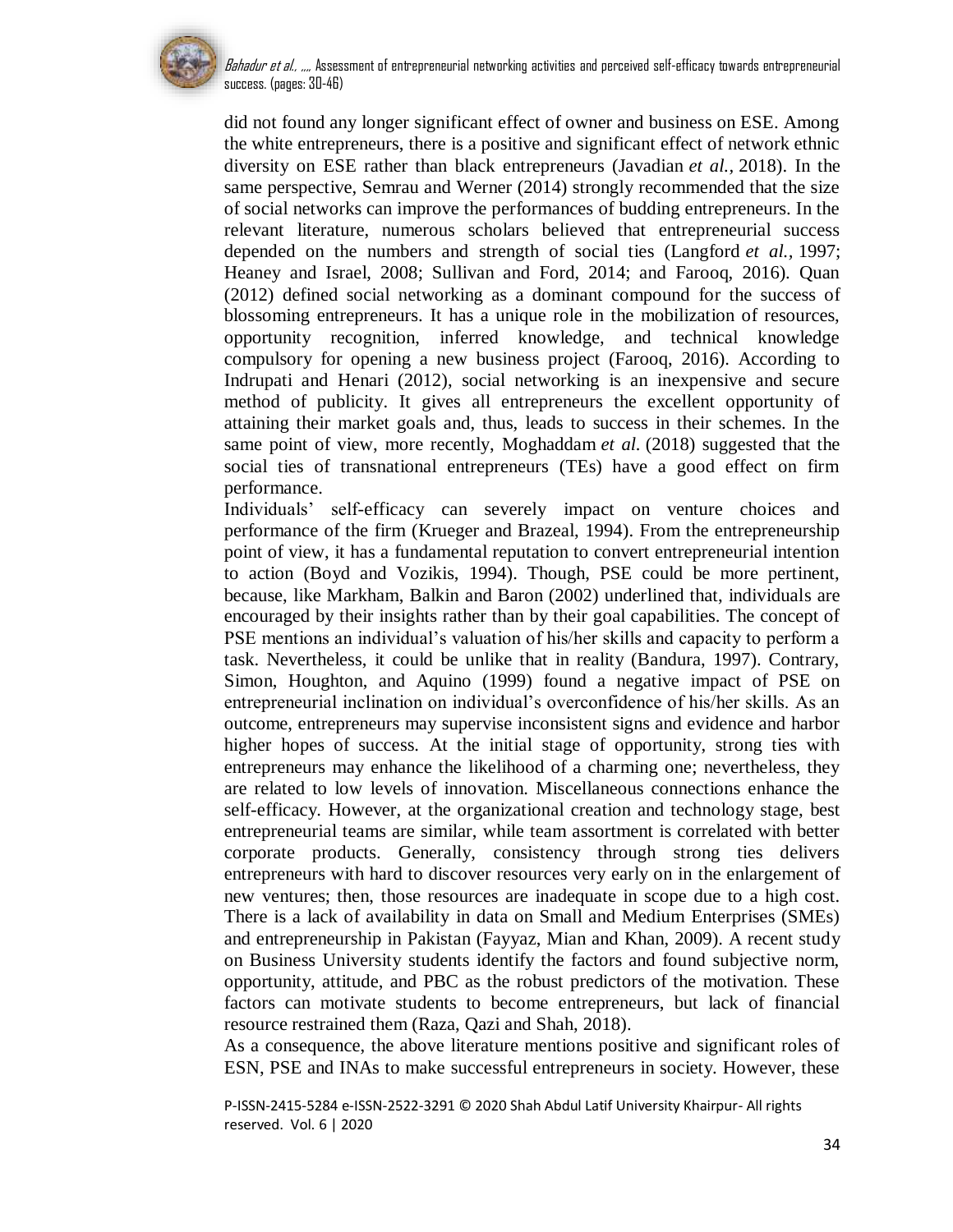

relationships were not focused on by the authors in the Pakistani context. Based on the deficiency of evidence, we proposed the following hypotheses for confirmation:

H1.*Inter-organizational network activities have positive and significant impacts on entrepreneurial success.*

H2. *Entrepreneurs' social networking has a positive and significant impact on entrepreneurial success.*

H3. *Perceived self-efficacy has a positive and significant impact on entrepreneurial success.*

### **Research design and data collection**

The authors proposed a descriptive, observational, and cross-sectional study for investigating the proposed hypotheses. With regards to the data collection, the authors targeted the entrepreneurs who were doing business in the different industries and provinces of Pakistan. A survey questionnaire was applied to get the responses from the participants. A simple random technique was applied to the targeted respondents. The responses of the participants were voluntary. The questionnaires were randomly distributed to five hundred (500) participants. In return, the authors received three hundred and thirty (330) surveys in a rough shape with a response rate of 66 percent. A research randomizer tool was applied to eliminate the bias in the study (Urbaniak *et al.,* 2013).

#### *Missing data and outliers' examination*

Missing data are the frequent and universal occurrence in quantitative research studies (Baraldi and Enders, 2010). It is also an inescapable problem of missing data in data analysis which affects the research study results. In this study, the missing data we detected in two steps. In the first step; the missing data were observed based on item level, in which some items were found with some missing values. In the second step; we detected on the construct level. Consequently, no serious issue was found due to the overall percentage of the missing pattern (cases with missing values) was found below 5 percent. So, this is considered as less serious (Tabachnick and Fidell, 2007, p.63).

Similarly, we detected the cases which are distinct from one another are known as outliers. These distinctions were judged by high or low value on a unique combination of values (Hair *et al.,* 2010). The univariate outliers were detected by standardized scores (z scores) that is significant to recognize the case of an extreme value on a single variable with standardized z scores is  $\pm \geq 2.5$  (Hair *et al.,* 2010). Further, multivariate outliers were tested by the Mahalanobis D2 measure in which degree of freedom (D2 /df) Multivariate outliers are known as the cases of a strange combination of extreme values in two or more than two variables (Kline, 2005). As a result, we detected twelve cases as univariate and multivariate outliers. Thus, these cases were excluded from further analysis.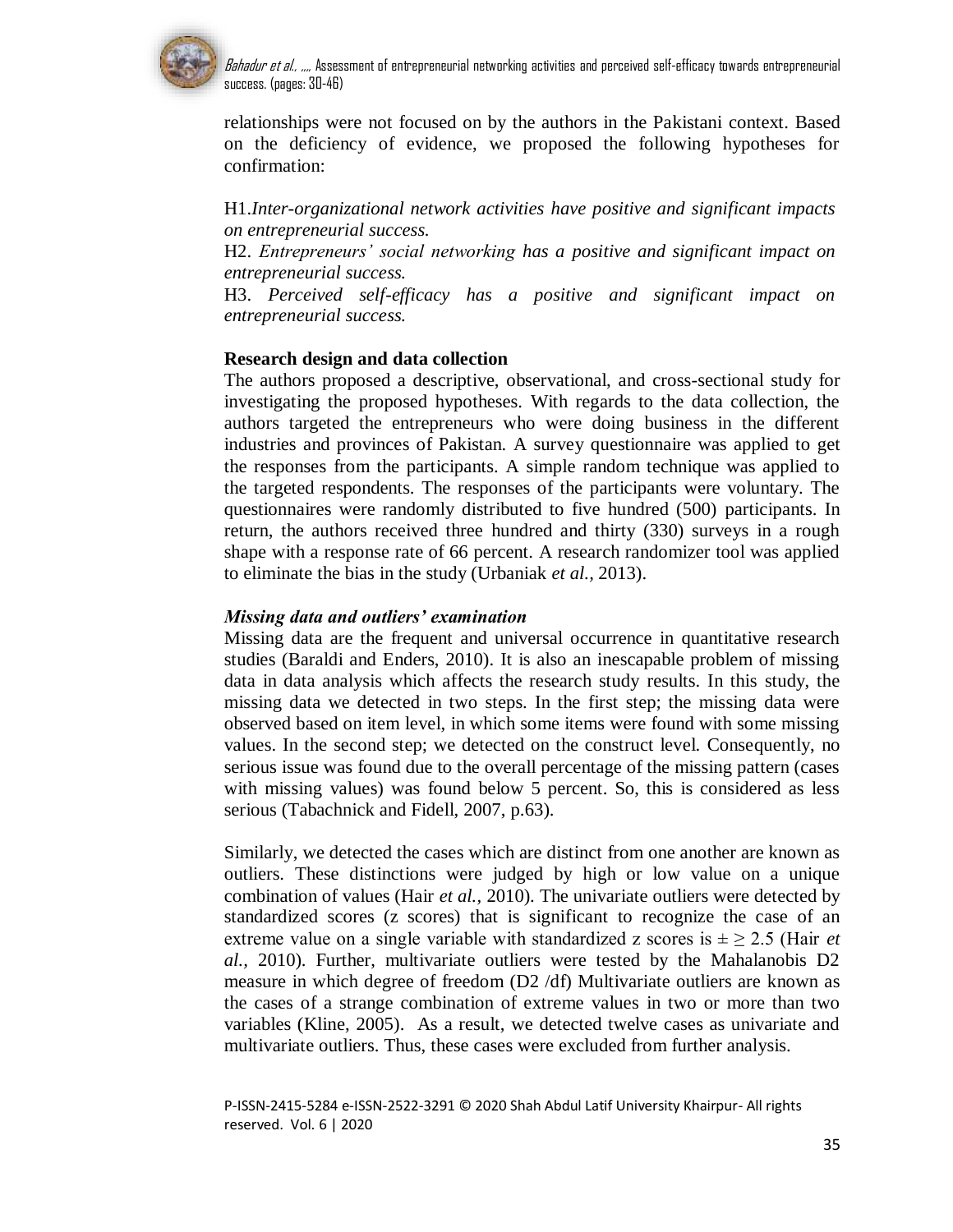

## *Measures and scale assurance*

We measured *inter-organizational network activities on five-items. Entrepreneurs' social networking was assessed on seven items. Similarly, perceived self-efficacy and entrepreneurial success factors were measured on four and six factors, respectively. All the items were measured on a five-point Liker scale where strongly disagree=1 and strongly agree=5.* All the factors were adapted from the studies of Johansson (1998); Hoang and Antoncic (2003); and Hoyos-Ruperto *et al.* (2013). However, to further validate the questionnaire in the context of Pakistan, the authors conducted a pilot study for assuring the reliability and validity of the assumptions. In this respect, the reliability (internal consistency) amongst the items was confirmed through Cronbach's alpha  $(\alpha)$  and found to be satisfactory. Besides, the validity was confirmed from two independent university professors who were experts in the entrepreneurship field according to the face validity method given by Oladimeji Akeem Bolarinwa (Bolarinwa, 2015). The experts assured the authors about the design and clarity of the concepts. As a result, a reliable and valid questionnaire was launched for the main study.

### **Statistical analysis and results**

### *Demography*

The authors observed three main demographic variables: age, gender, and location of the entrepreneurs, mainly where they were doing business. The figure showed that 91.20 percent (n=290) were male participants, while only 8.80 percent were female entrepreneurs; they participated willingly. Similarly, the majority of the respondents (39 percent) (n=124) were between 31-40 years of age, and 6.92 percent (n=22) were 51 years and above. With regards to the last indicator, a good number of participants (33.96 percent) (n=108) were from the Sindh province, and only 3.14 percent  $(n=10)$  of the respondents were from other areas such as FATA, FANA, Gilgit Baltistan, and Azad Kashmir (Table 1).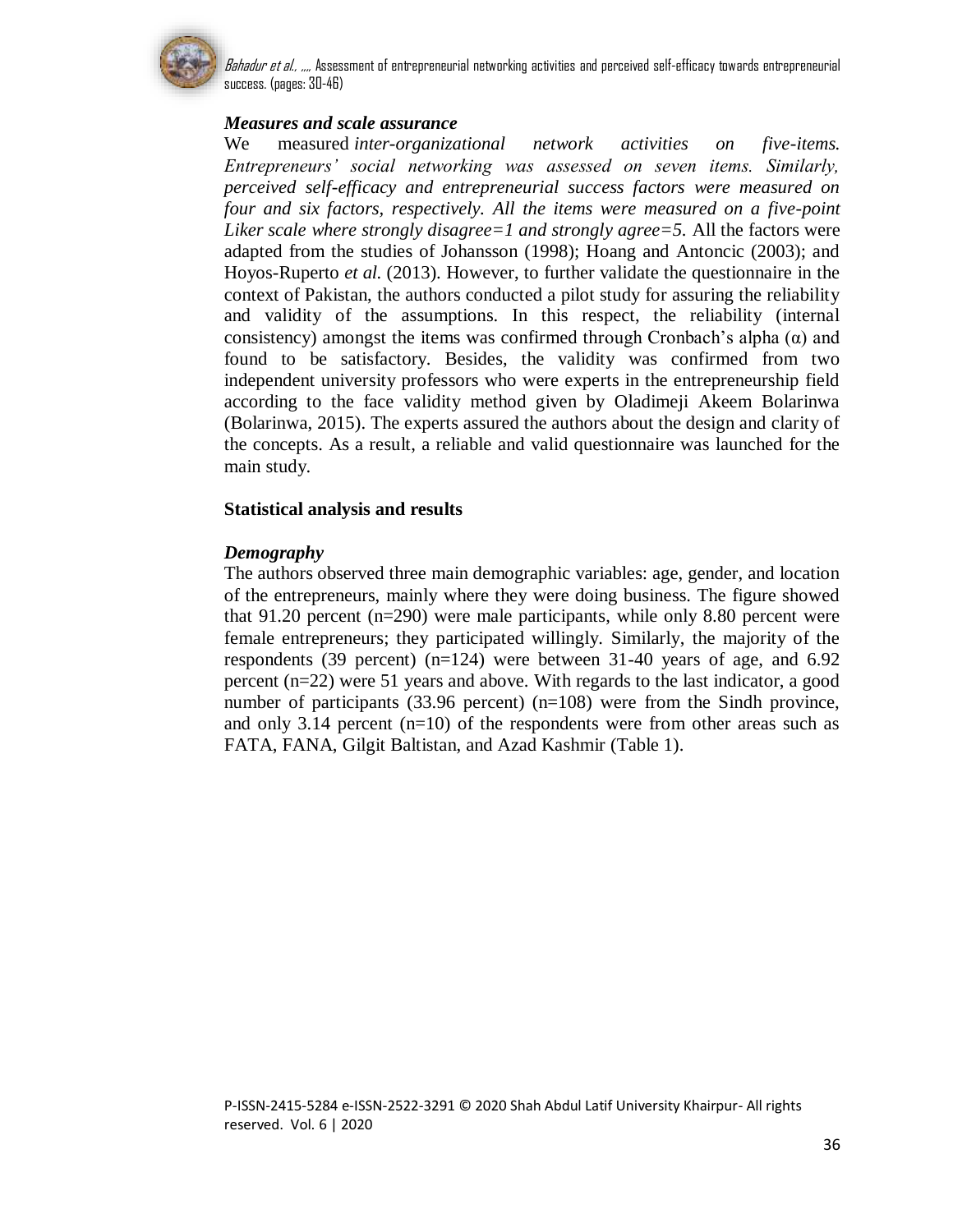

|                   | Category     | Frequency | Percent |  |
|-------------------|--------------|-----------|---------|--|
| Gender            | Male         | 290       | 91.20   |  |
|                   | Female       | 28        | 8.80    |  |
|                   | Total        | 318       | 100.0   |  |
| Age               | $10-20$      | 10        | 3.14    |  |
|                   | $21 - 30$    | 114       | 35.84   |  |
|                   | $31 - 40$    | 124       | 39.00   |  |
|                   | $41 - 50$    | 48        | 15.10   |  |
|                   | 51 and above | 22        | 6.92    |  |
|                   | Total        | 318       | 100.0   |  |
| Province/location | Sindh        | 108       | 33.96   |  |
|                   | Punjab       | 88        | 27.68   |  |
|                   | Balochistan  | 50        | 15.72   |  |
|                   | <b>KPK</b>   | 62        | 19.50   |  |
|                   | Others       | 10        | 3.14    |  |
|                   | Total        | 318       | 100.0   |  |

## **Table 1. Demography of respondents**

## *Descriptive statistics, reliability and Pearson's correlation*

*We found the internal consistency (a) greater than 0.70 that is considered to be excellent (Hair et al., 2018) (Table 2). To observe the demographic trend, we conducted a mean and standard deviation. The scores of mean and standard deviation have appeared as M=3.212-3.682 and MD=1.008-1.171(Table 2). Finally, Pearson's correlation among the constructs was also noted within the acceptable ranges (Table 2).*

| Table 2. Descriptive statistics, reliability and Pearson's correlation |  |  |
|------------------------------------------------------------------------|--|--|
|------------------------------------------------------------------------|--|--|

|                | Variables                                         | A     | M     | <b>SD</b> |                         | $\overline{2}$     | 3             | $\overline{4}$ |
|----------------|---------------------------------------------------|-------|-------|-----------|-------------------------|--------------------|---------------|----------------|
|                | Entrepreneurial                                   | 0.890 | 3.212 | 1.113     |                         |                    |               |                |
|                | success                                           |       |       |           |                         |                    |               |                |
| 2              | Inter-<br>organizational<br>network<br>activities | 0.786 | 3.341 | 1.171     | $0.41\overline{1^{**}}$ |                    |               |                |
| 3              | Entrepreneurs'<br>social<br>networking            | 0.813 | 3.682 | 1.087     | $0.388***$              | $0.477*$           |               |                |
| $\overline{4}$ | Perceived<br>self-efficacy                        | 0.842 | 3.561 | 1.008     | $0.445***$              | $0.323*$<br>$\ast$ | $0.380*$<br>索 |                |

\*\*. Correlation is significant at the 0.01 level (2-tailed).

\*. Correlation is significant at the 0.05 level (2-tailed).

Note: α= Cronbach's alpha; M=mean; SD=standard deviation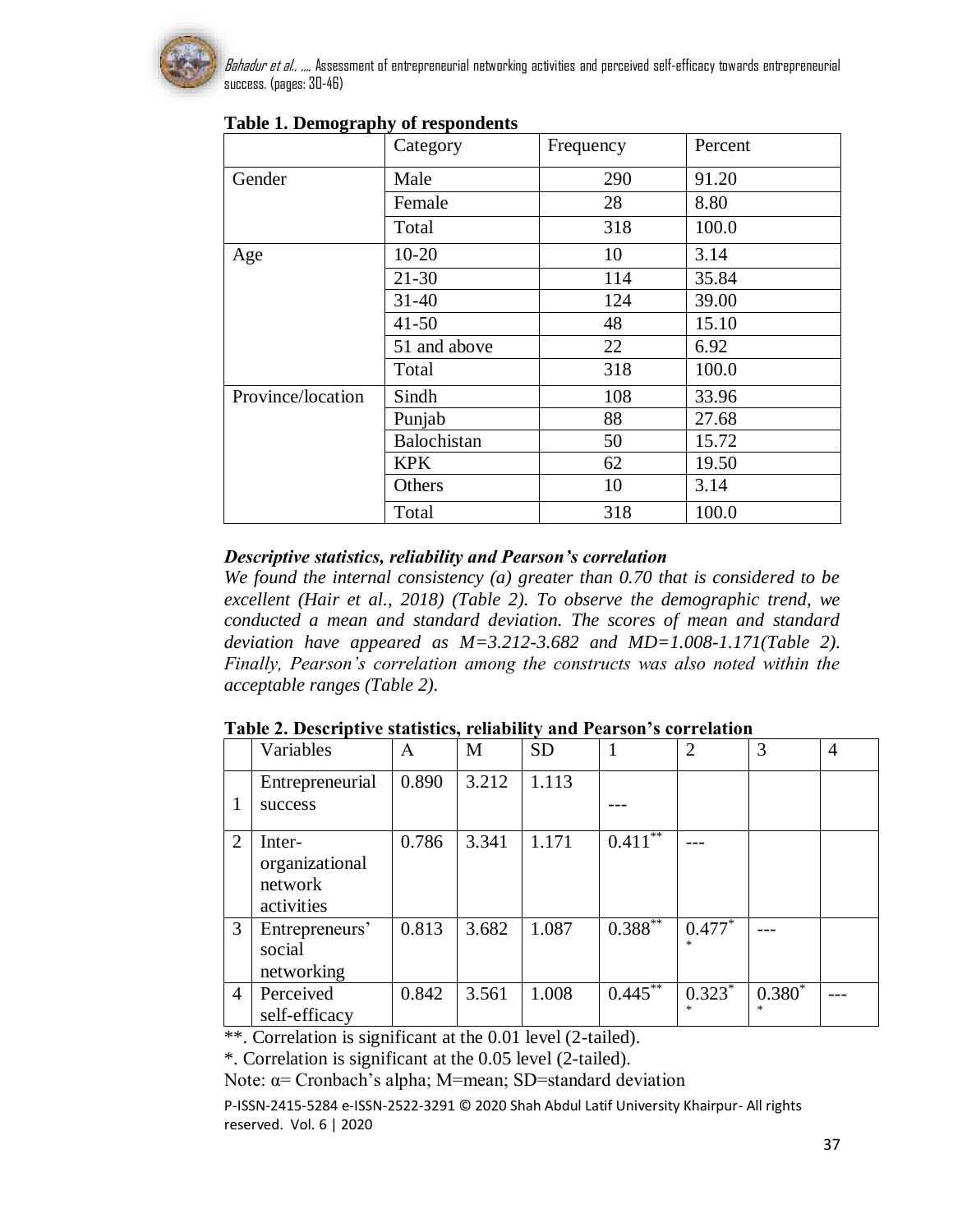

## *Measurement model*

In the measurement model; the factor loadings and composite reliability (CR) observed within the range of acceptable scores > 0.70 (loadings=0.798-0.890; composite reliability=0.820-0.898) (Table 3) (Hair *et al.,* 2017). Further, the scores of average variance extracted values (AVE) noticed in-between 0.790- 0.849 (Table 3) that is > 0.50 for the rest of the factors and acceptable (Hair *et al.,* 2010). Finally, Cronbach's alpha has remained reasonable for all of the constructs (> 0.70) (Nunnally and Bernstein, 1994) (Table 3).

| Construct                | Item code        | Factor   | CR    | <b>AVE</b> | A     |
|--------------------------|------------------|----------|-------|------------|-------|
|                          |                  | loadings |       |            |       |
| Inter-organizational     | INAs l           | 0.876    | 0.898 | 0.849      | 0.839 |
| network activities       | INAs2            | 0.837    |       |            |       |
|                          | INAs4            | 0.820    |       |            |       |
|                          | <i>INAs3</i>     | 0.813    |       |            |       |
|                          | INAs5            | 0.811    |       |            |       |
| Entrepreneurs'<br>social | ESN1             | 0.890    | 0.820 | 0.844      | 0.880 |
| networking               | ESN <sub>2</sub> | 0.881    |       |            |       |
|                          | ESN3             | 0.867    |       |            |       |
|                          | ESN <sub>5</sub> | 0.853    |       |            |       |
|                          | ESN4             | 0.846    |       |            |       |
|                          | ESN <sub>6</sub> | 0.832    |       |            |       |
|                          | ESN7             | 0.823    |       |            |       |
| Perceived self-efficacy  | <b>PSE1</b>      | 0.889    | 0.854 | 0.790      | 0.832 |
|                          | PSE <sub>2</sub> | 0.878    |       |            |       |
|                          | PSE3             | 0.842    |       |            |       |
|                          | PSE4             | 0.820    |       |            |       |
| Entrepreneurial success  | ES1              | 0.878    | 0.878 | 0.813      | 0.867 |
|                          | ES6              | 0.867    |       |            |       |
|                          | ES2              | 0.840    |       |            |       |
|                          | ES3              | 0.821    |       |            |       |
|                          | ES5              | 0.803    |       |            |       |
|                          | ES4              | 0.798    |       |            |       |

## **Table 3. Measurement model**

\*. Correlation is sign

Notes: AVE = summation of the square of the factor loadings

 $CR = square of the summation of the factor loadings$ 

 $\alpha$  = Cronbach's alpha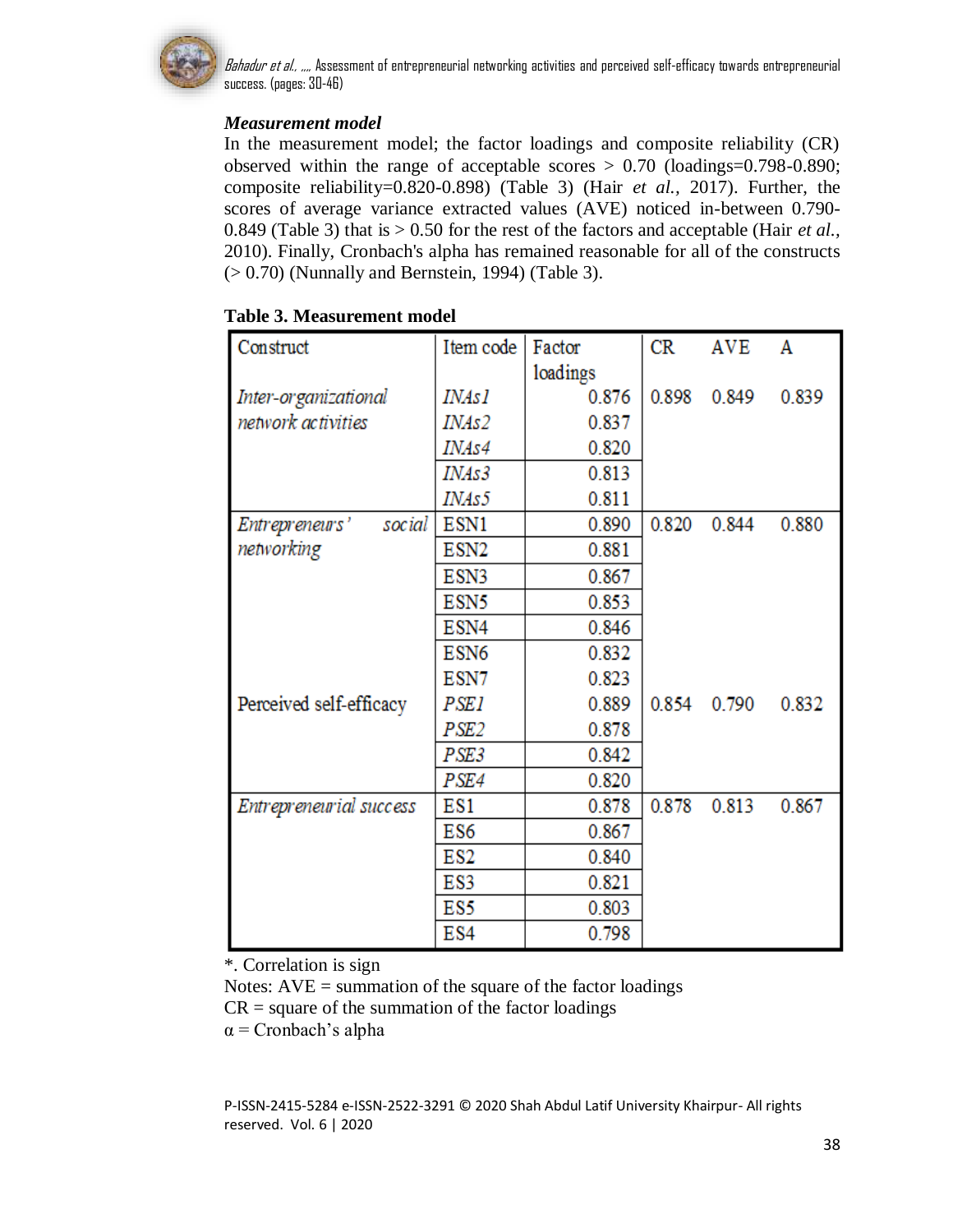

# *Structural model*

We also estimated the model fit indices to ensure the fitness of the data with the model (Susetyo and Lestari, 2014). The model fit  $(\chi2/CMIN$  (2.439; p> 0.005) found to be non-significant. Nevertheless, other model fit indicators such as GFI (0.933); AGFI (0.962); NFI (0.920); CFI (0.959); and RMSEA (0.038) (Table 4 and figure 2) observed as a good fitness (absolute fit/good fit) of the model (Kline, 2005; Hair *et al.,* 2018).

Further, the structural equation model (SEM) was applied for predicting the suggested paths between the independent and dependent variable (Dhanaraj and Beamish, 2003). With regard to H1, SEM weights (SE=0.039; CR=5.394;  $p$ < 0.01) (Table 5 and Figure 2) suggest a positive and significant impact of *interorganizational network activities on entrepreneurial success.* Henceforth, H1 was supported. Likewise, we found a significant and positive impact of *entrepreneurs' social networking on entrepreneurial success* (SE=0.079; CR=4.809; p<0.01) (Table 5 and figure 2). Thus, H2 was accepted. Finally, we also found a positive and significant impact of *perceived self-efficacy* on *entrepreneurial success* (SE=0.048; CR=6.884; p<0.01) (Table 5 and figure 2). Consequently, H3 was also accepted.

## **Table 4. Model fit indices**

| Model fit CMIN/df<br>indicators |          | <b>GFI</b> | AGFI                       | NFI   | CFI   | <b>RMSEA</b> |
|---------------------------------|----------|------------|----------------------------|-------|-------|--------------|
|                                 | 2.439    | 0.933      | 0.962                      | 0.920 | 0.959 | 0.038        |
| Suggested<br>values             | $\leq$ 3 | > 0.90     | $> 0.90$ $> 0.90$ $> 0.90$ |       |       | ${}_{0.05}$  |

Note: CMIN=  $\chi^2$ /Chi-square/df; df= degree of freedom; GFI=goodness of fit index; AGFI=adjusted goodness of fit index; NFI= normed fit index; CFI= comparative fit index; RMSEA=root mean square error of approximation.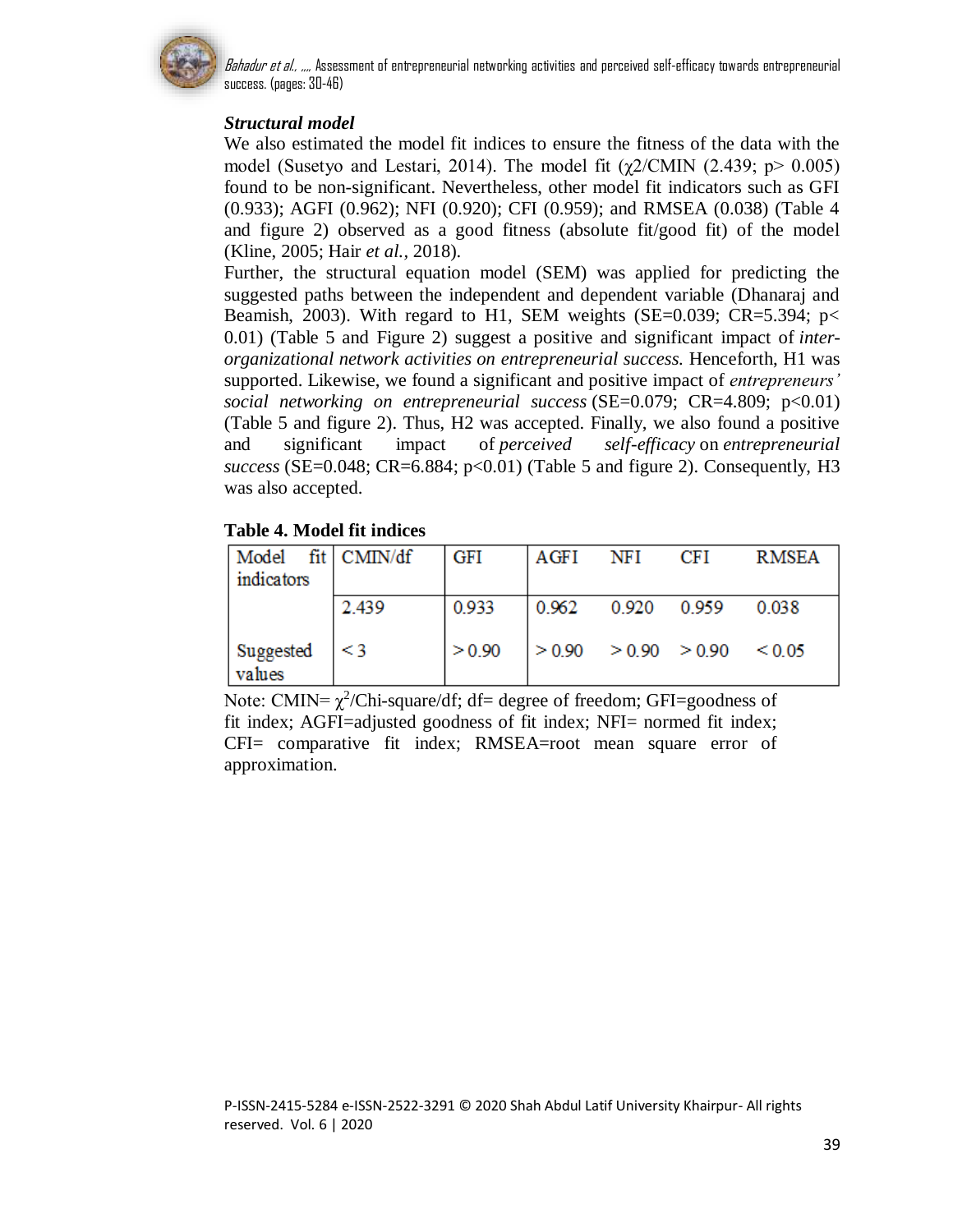

## **Figure 2. Structural equation model**

*Note: INAs= Inter-organizational network activities;* ESN*= Entrepreneurs' social networking; PSE=*Perceived self-efficacy; ES*= Entrepreneurial success*

### **Table 5. SEM estimations**

| H.No           | Independent<br>variables                          | Path          | Dependent<br>variable      | Estimate | <b>SE</b> | <b>CR</b> | $\boldsymbol{P}$ | Decision |
|----------------|---------------------------------------------------|---------------|----------------------------|----------|-----------|-----------|------------------|----------|
| H1             | Inter-<br>organizational<br>network<br>activities | $\rightarrow$ | Entrepreneurial<br>success | 0.333    | 0.039     | 5.394     | ***              | Accepted |
| H2             | Entrepreneurs'<br>social<br>networking            | $\rightarrow$ | Entrepreneurial<br>success | 0.249    | 0.079     | 4.809     | ***              | Accepted |
| H <sub>3</sub> | self-<br>Perceived<br>efficacy                    | $\rightarrow$ | Entrepreneurial<br>success | 0.230    | 0.048     | 6.884     | ***              | Accepted |

Note: SE=standard error; CR=critical ratio; p=significance level \*\*\*p<0.05

## **Discussion and conclusion**

P-ISSN-2415-5284 e-ISSN-2522-3291 © 2020 Shah Abdul Latif University Khairpur- All rights reserved. Vol. 6 | 2020 The purpose of the present study was to explore the factors, such as ENAs, ESN, and PSE that impact the ES amongst the entrepreneurs of Pakistan. To assess such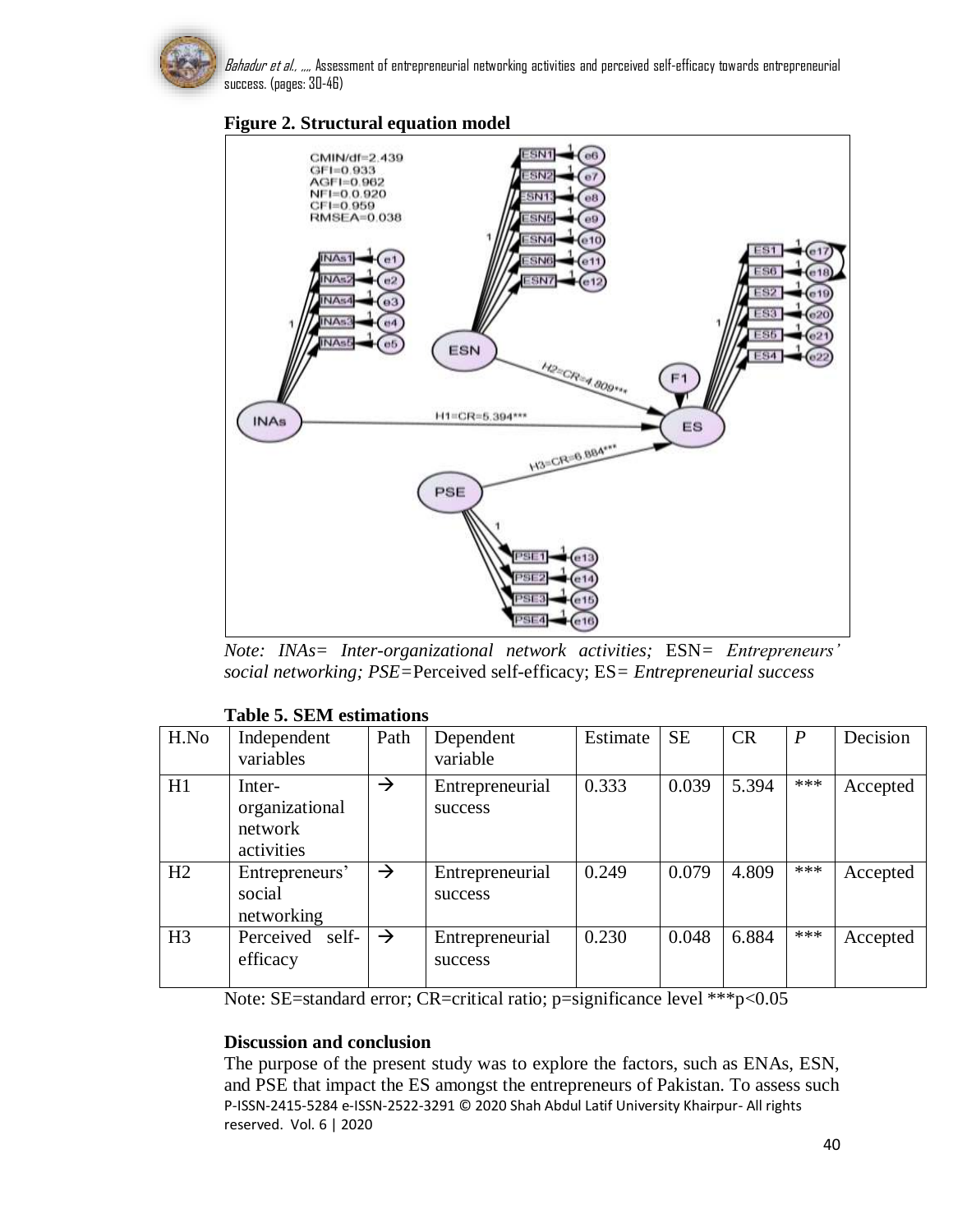

factors; the authors developed hypotheses based on the known associations by reviewing prevailing literature and then selected a deductive approach. The questionnaire was adapted from the domain literature. Along with the dependent variable, independent variables were applied to three primary demographic constructs, such as age, gender, and locations of the respondents, to observe the participants' trends. The authors traced the required respondents through a simple randomized technique. Before getting their responses, we appropriately followed the codes of ethical consideration. The respondents were obliged with the conformity of their privacy and accuracy. They were also assured about the utilization of the data. Initially, the authors conducted a pilot study for the validity and reliability of the questionnaire. At the early stage, we distributed 500 survey questionnaires in the different provinces of Pakistan personally as well as by way of courier services. In return, we received 330 invalid samples containing missing data and outliers. After cleaning and screening the data, we were able to proceed with 318 valid cases for final consideration.

The Statistical Package for Social Sciences (SPSS) version 26.0 was applied for windows to clean the data. The overall weights of SEM pointed out a significant and positive impact of INAs, ESN, and self-efficacy on ES. Such positive outcomes of the association are accorded with various scholars like Krueger and Brazeal (1994); Indrupati and Henari (2012); Farooq (2016); and Moghaddam, *et al.* (2018) who strongly confirmed such associations earlier.

The results confirm in Pakistan that the success of the entrepreneurs is only possible the INAs, ESN, and self-efficacy on ES. The respondents want to be successful in their business by developing social connections and network. These networks would enhance their business performance and activities. The social network connection will help their promotion of business through advertising the ventures performances of their friend/ business owner. Similarly, the interorganizational set-up would also be fruitful for the up-gradation of the business opportunities. To make business success, the entrepreneurs develop their capabilities to deal with the existing and coming challenges to the firms. They are more efficacious to confront the significant uncertainties of the business.

On the other hand, H3 was not in line with Bandura (1997) and Baron and Markman (2000) who claimed both positive and negative affiliations of selfefficacy with entrepreneurial success/performance. These researchers argued that there is no significant role of networking and self-efficacy in the promotion of business performance/success. These findings may exist in developed countries where people have limited social connections. Their social networks are little and weak inter-organizational networking activities. These networks make them unproductive and inefficient to deal with business activities.

In conclusion, inter-organizational network activities, ESN, and self-efficacy were found to be the significant predictors of entrepreneurial success amongst the entrepreneurs of Pakistan. These associations may reflect the strong beliefs and self-confidence of the entrepreneurs to initiate and run their businesses. Possibly, these may happen with the support of social and inter-organizational networking. The consequences of the study may be helpful for policymakers and practitioners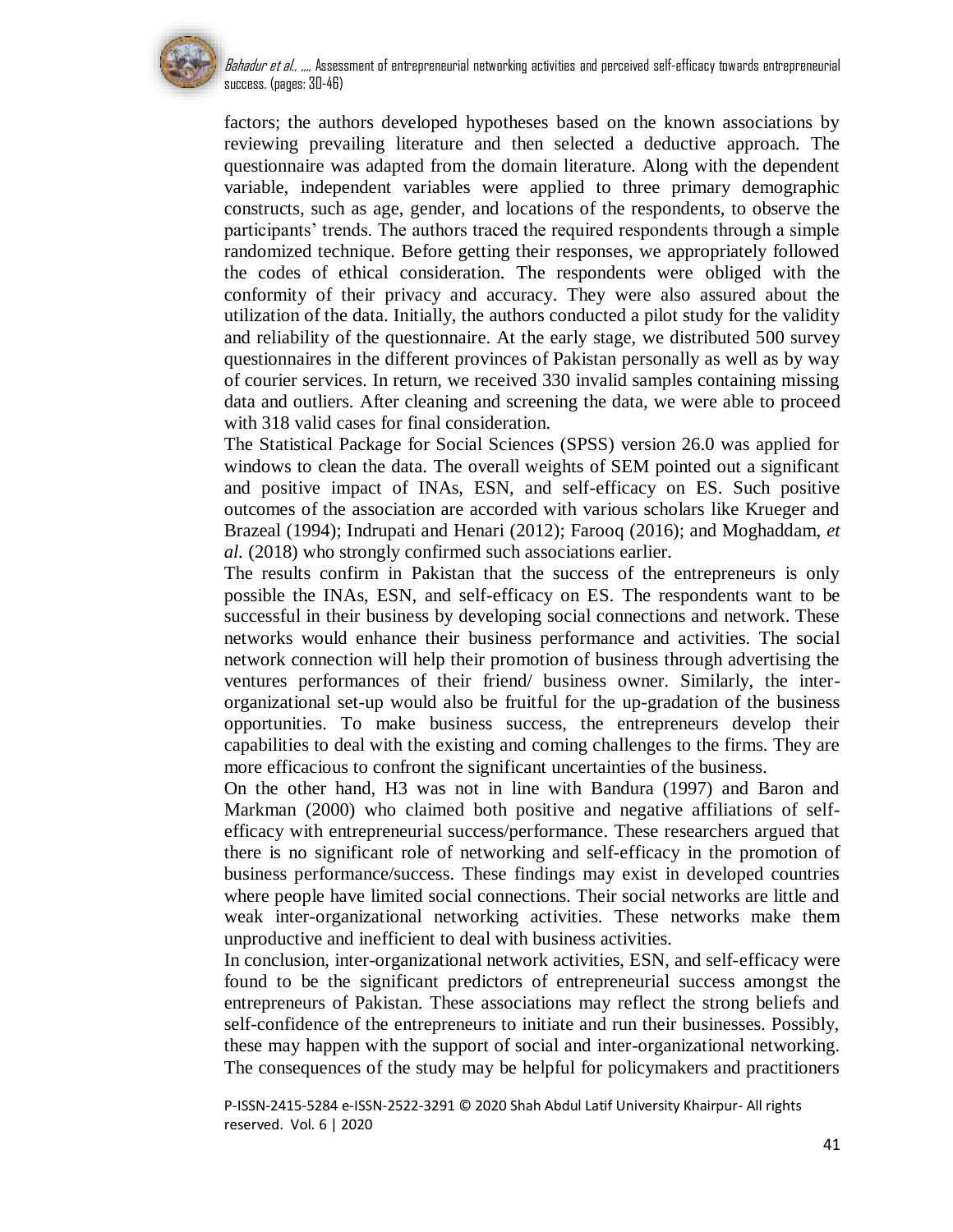

to bring a thriving entrepreneurial environment not only to Pakistan but also in the Asian context.

In future, there is a dire need of conducting more longitudinal studies to assess the entrepreneurial networking activities and perceived self-efficacy towards entrepreneurial success. Besides, personality traits of entrepreneurs; motivational, and environmental factors may be added into this model for an assessment. In future, the investigation of the present model should be done through the application of mixed methods (quantitative and qualitative) to authenticate the outcomes further.

### **References**

Aldrich, H. E. and Zimmer, C. (1986), *Entrepreneurship through social networks,* In H. E. Aldrich (Ed.), *Population Perspectives on Organizations*, pp. 13-28*.*  Uppsala: ActaUniversitatisUpsaliensis.

Ali, A., Keith, J., Topping, K.J., Riaz, H. and Tariq, R.H. (2011), "Entrepreneurial attitudes among potential entrepreneurs", *Pakistani Journal of Commerce and Social Science*, Vol. 5 No. 1, pp.12-46.

Audretsch, D. and Thurik, R. (2004), *A model of the entrepreneurial economy*, Papers on entrepreneurship, growth, and public policy, Jena, Germany: Group entrepreneurship, growth and public policy.

Bandura, A. (1997), *Self-efficacy: The exercise of control*, New York: W. H. Freeman.

Baraldi, A. N. and Enders, C. K. (2010), "An introduction to modern missing data analyses", *Journal of School Psychology,* Vol. 48 No. 1, pp.5-37.

Baron, R. A. and Markman, G.D. (2000), "Beyond social capital: how social skills can enhance entrepreneurs' success", *Academy of Management Executive*, Vol. 14 No. 1, pp. 106-116.

Beckert, J. (2010), "How do fields change? The interrelations of institutions, networks, and cognition in the dynamics of markets", *Organization Studies*, Vol.31 No. 5, pp. 605-627.

Birley, S. (1985), "The role of networks in the entrepreneurial process", *Journal of Business Venturing,* Vol. 1 No. 1, pp.107-18.

Bolarinwa, O. A. (2015), "Principles and methods of validity and reliability testing of questionnaires used in social and health science researches", *Nigerian Postgraduate Medical Journal*, Vol. 22 No. 4, pp.195-201.

Boyd, N. and Vozikis, G. (1994), "The Influence of self-efficacy on the development of entrepreneurial intentions and actions", *Entrepreneurship Theory and Practice,* Vol. 19, pp. 63-77.

Butler, J. and Hansen, G. (1991), "Network evolution, entrepreneurial success, and regional development", *Entrepreneurship and Regional Development: An International Journal*, Vol.3 No. 1, pp. 1-16.

Casson, M. (2003), Entrepreneurship, business culture and the theory of the firm, In Z. Acs & D. Audretsch (Eds.), *Handbook of Entrepreneurship Research,* pp. 223-246*.* Great Britain: Kluwer Academic Publishers.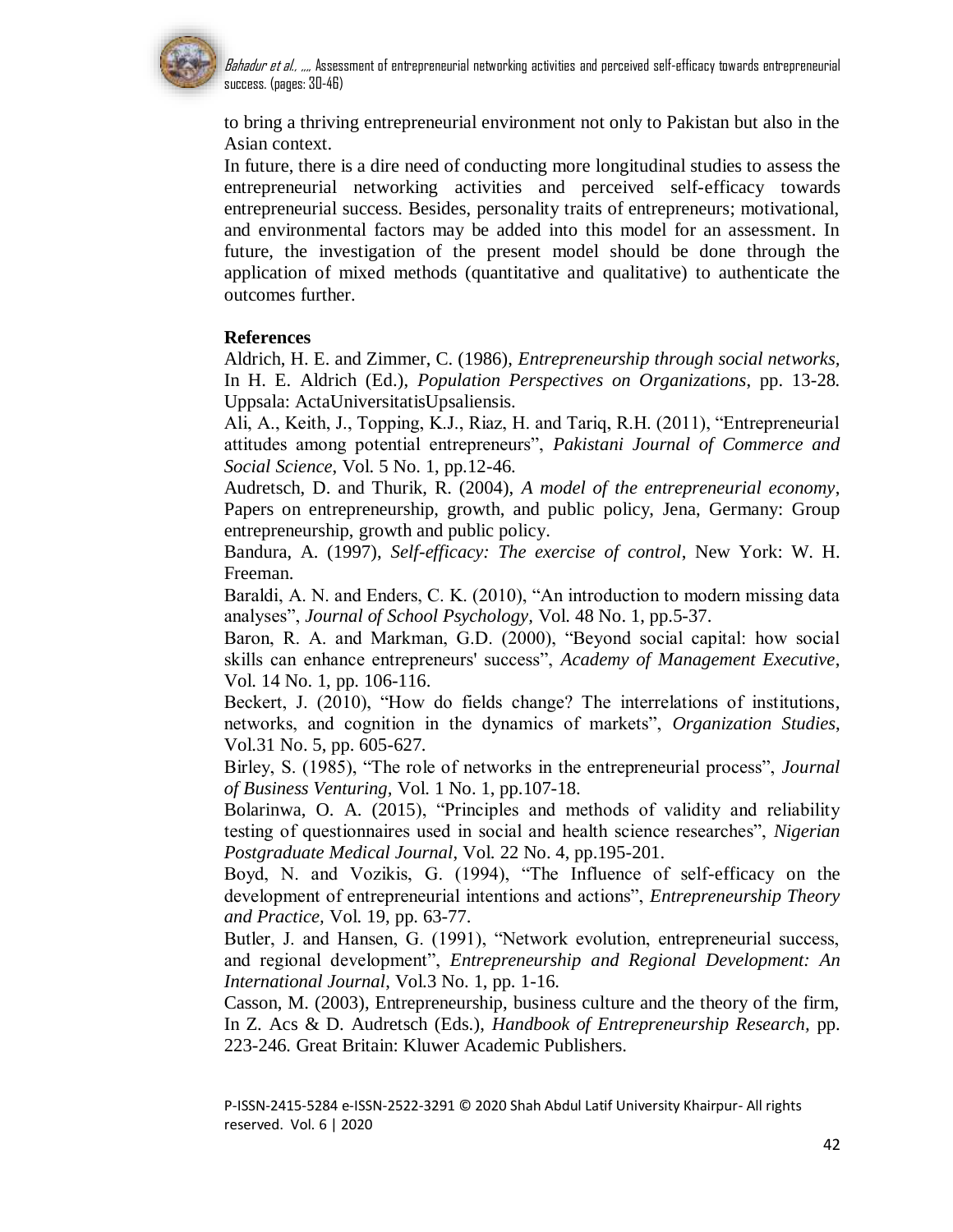

De Hoyos-Ruperto, M., Romaguera, J. M., Carlsson, B. and Perelli, S. (2012), "Entrepreneurial environment dilemma in Puerto Rico: a challenge of self and system", *Journal of Marketing Development and Competitiveness*, Vol. 6 No. 3, pp. 11-28.

Dubini, P. and Aldrich, H. E. (1991), "Personal and extended networks are central to the entrepreneurial process", *Journal of Business Venturing*, Vol. 6 No. 5, pp. 305-313.

Farooq, M. S. (2016), Social support and entrepreneurial skills as antecedents of entrepreneurial behaviour, *PhD thesis, Universiti Malaysia Sarawak (UNIMAS),* Sarawak.

Farooq, M.S., Salam, M., Jaafar, N., Fayolle, A., Ayupp, K., Radovic-Markovic, M. and Sajid, A. (2017), "Acceptance and use of lecture capture system (LCS) in executive business studies: extending UTAUT2", *Interactive Technology and Smart Education,* Vol. 14 No. 4, pp. 329-348.

Fayyaz, A., Mian, S. A. and Khan, J. H. (2009), "State of entrepreneurship and globalization in Pakistan", *International Journal of Business and Globalization*, Vol. 3 No. 3, pp. 271-287.

Fernandez-Perez, V., Alonso-Galicia, P. E., Fuentes-Fuentes, M. M. and Rodriguez-Ariza, L. (2014), "Business social networks and academics' entrepreneurial intentions", *Industrial Management and Data Systems*, Vol. 114 No.2, pp.292-320.

Gartner, W. (1990), "What are we talking about when we talk about entrepreneurship?",*Journal of Business Venturing,* Vol. 5 No. 1, pp. 15-28.

Gartner, W., Shaver, K., Carter, N. and Reynolds, P. (2004), *Handbook of entrepreneurial dynamics: the process of business creation,* California: Sage Publications, Inc.

Gibbs, S., Singh, R.P., Butler, J.S. and Scott, C. (2018), "The role of networking, entrepreneurial environments, and support systems in the creation, survival and success of ventures founded by minority, women, and immigrant entrepreneurs", *New England Journal of Entrepreneurship,* Vol. 21 No. 2, pp. 74- 80.

Hair, J.F., Black, W.C., Babin, B.J. and Anderson, R.E. (2010), *Multivariate data analysis: A global perspective,* Pearson Prentice Hall, Upper Saddle River, NJ.

Hair, J. F., Hult, G. T. M., Ringle, C., & Sarstedt, M. (2017). *A primer on partial*  least squares structural equation modeling (PLS-SEM). 2<sup>nd</sup> edition. London: Thousand Oaks: SAGE.

Hair, J.F., Ringle, C.M., & Gudergan, S.P. (2018). Partial least squares structural equation modeling-based discrete choice modeling: An illustration in modeling retailer choice. *Business Research*, 12, 115-142.

Heaney, C.A. and Israel, B. A. (2008), *Social networks and social support*, In Glanz, K., Rimer, B.K. and Viswanath, K. (Eds), Health Behavior and Health Education: Theory, Research, and Practice, 4th ed., Jossey-Bass, San Francisco, CA, pp. 189-210.

Hoang, H. and Antoncic, B. (2003), "Network-based research in entrepreneurship: a critical review", *Journal of Business Venturing*, Vol. 18, pp. 165-187.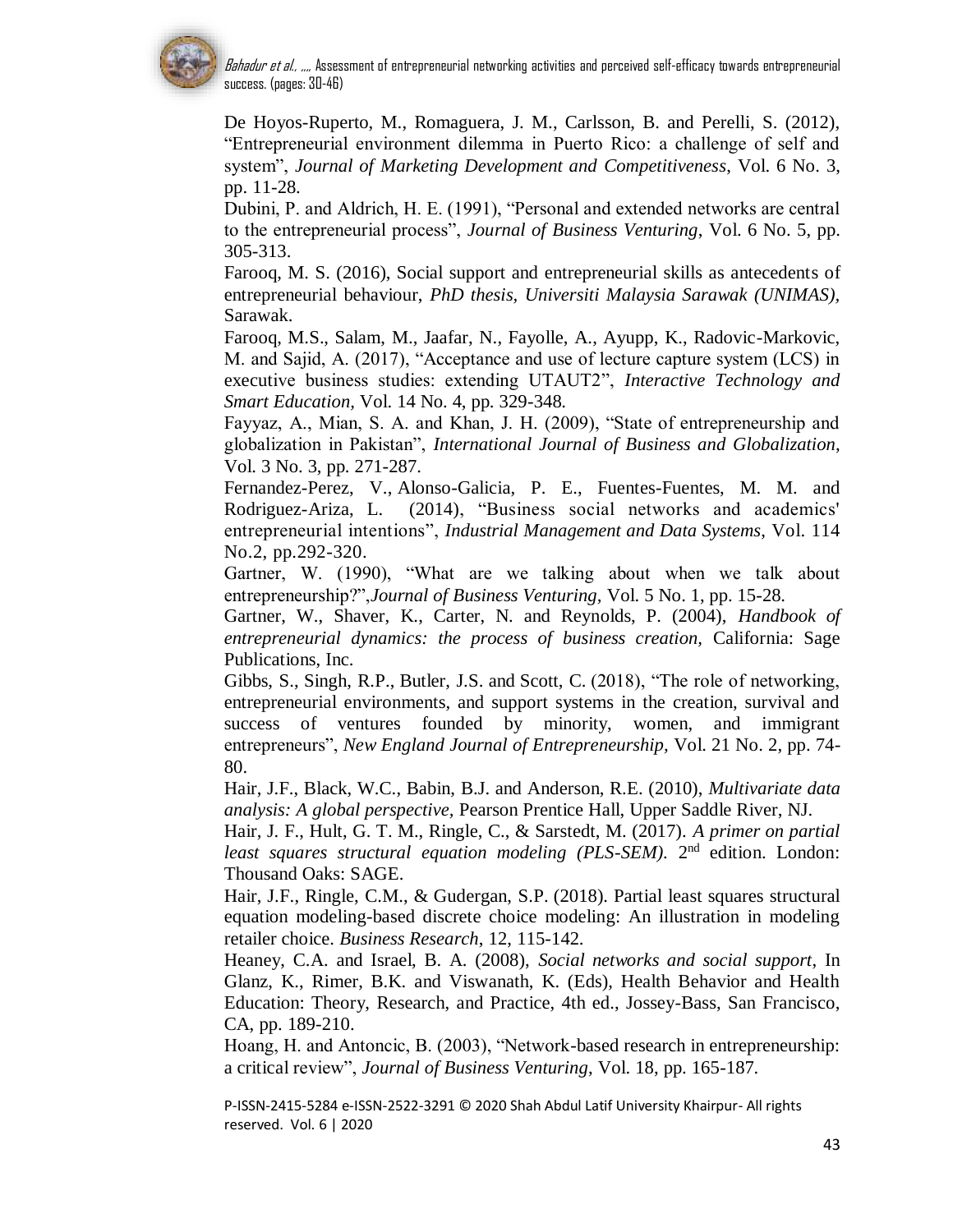

Hoyos-Ruperto, D., Romaguera, J. M., Carlsson, B. and Lyytinen, K. (2013), "Networking: a critical success factor for entrepreneurship", *American Journal of Management*, Vol. 13 No. 2, pp. 55-72.

Indrupati, J. and Henari, T. (2012), "Entrepreneurial success, using online social networking: evaluation", *Education, Business and Society: Contemporary Middle Eastern Issues*, Vol. 5 No.1, pp.47-62.

Javadian, G., Opie, T.R. and Parise, S. (2018), "The influence of emotional carrying capacity and network ethnic diversity on entrepreneurial self-efficacy: The case of black and white entrepreneurs", *New England Journal of Entrepreneurship,* Vol. 21 No. 2, pp. 101-122.

Johansson, B. (1998), "Personal networks in emerging knowledge-based firms: spatial and functional patterns", *Entrepreneurship and Regional Development*, Vol. 10 No. 4, pp.297-312.

Kline, R. B. (2005), *Principles and practice of structural equation modeling*, 2nd end. Guild Wood, New York.

Kofler, I. and Marcher, A. (2018), "Inter-organizational networks of small and medium-sized enterprises (SME) in the field of innovation: A case study of South Tyrol"*, Journal of Small Business and Entrepreneurship,* Vol.30 No. 1, pp. 9-25.

Krueger, N. and Brazeal, D. (1994), "Entrepreneurial potential and potential entrepreneurs", *Entrepreneurship Theory and Practice*, Vol. 18, pp. 91-105.

Langford, C.P.H., Bowsher, J., Maloney, J. P. and Lillis, P.P. (1997), "Social support: a conceptual analysis", *Journal of Advanced Nursing,* Vol. 25 No. 1, pp. 95-100.

Levie, J. and Autio, E. (2007), Entrepreneurial framework conditions and national level entrepreneurial activity: seven-year panel study, *Paper presented for the 3rd International Global Entrepreneurship Conference*, Washington, and D.C. October 1-3.

Manning, K., Birley, S. and Norburn, D. (1989), "Developing new ventures strategy", *Entrepreneurship Theory and Practice*, Vol. 14 No. 1, pp. 69-76.

Markham, G., Balkin, D. and Baron, R. (2002), "Inventors and new venture formation: the effects of general self-efficacy and regretful thinking", *Entrepreneurship Theory and Practice*, Vol. 27 No. 2, pp. 149-165.

Moghaddam, K., Rustambekov, E., Weber, T. and Azarpanah, S. (2018), "Transnational entrepreneurship, social networks, and institutional distance: toward a theoretical framework", *New England Journal of Entrepreneurship,* Vol. 21 No. 1, pp.45-64.

Muldoon, J., Lucy, C. and Lidzy, S. (2019), "The impact of social dominance orientation on female entrepreneurial intention", *New England Journal of Entrepreneurship,* Vol. 22 No. 2, pp. 109-125.

Nunnally, J.C. and Bernstein, I. H. (1994), *Psychometric theory*, 3rd Ed., New York: McGraw-Hill.

Quan, X. (2012), "Prior experience, social network, and levels of entrepreneurial intentions", *Management Research Review,* Vol. 35 No. 10, pp. 945-957.

Radovic-Markovic, M., Farooq, M.S. and Markovic, D. (2017), *Strengthening the resilience of small and medium-sized enterprises,* Paper presented at the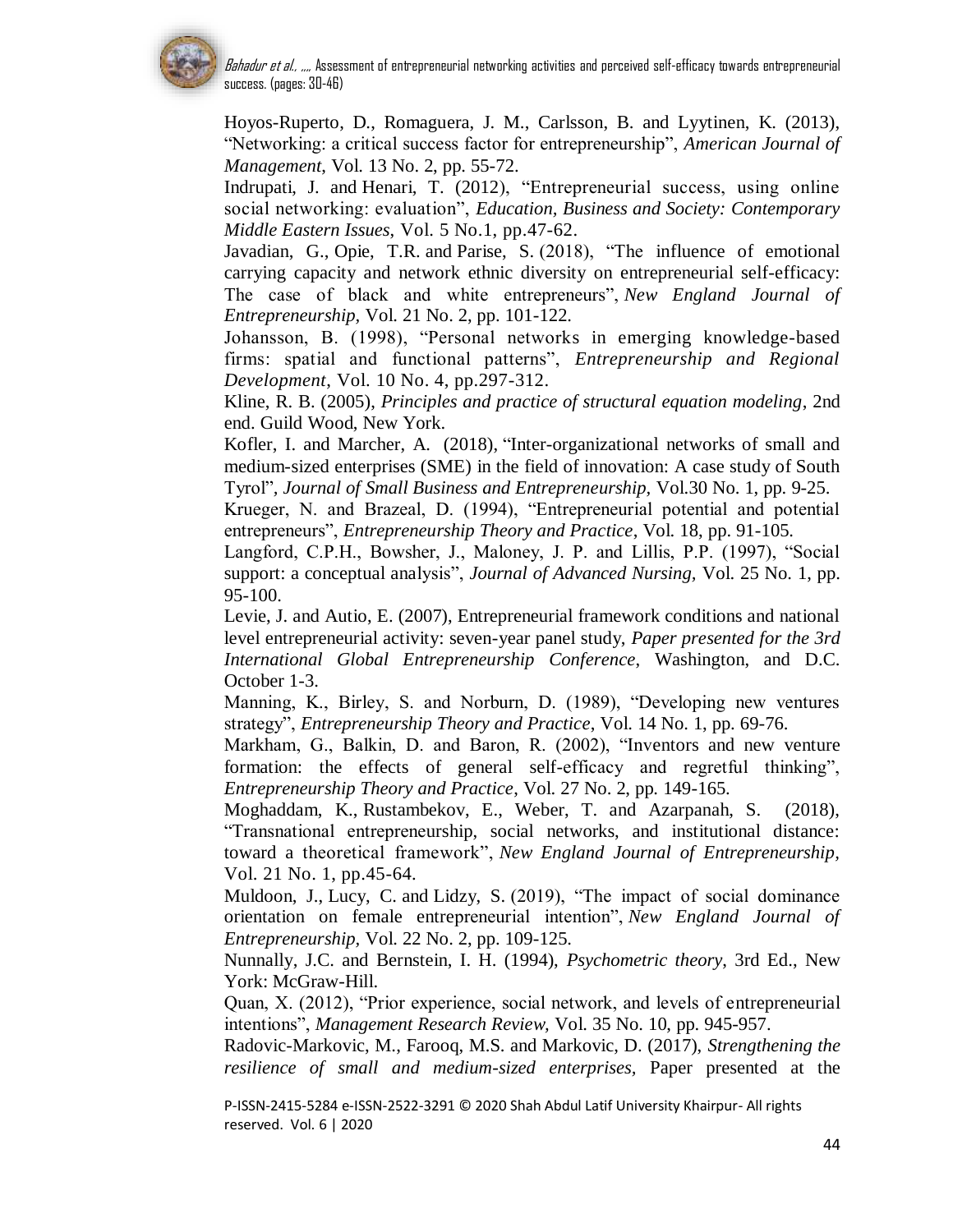

Management, Enterprise and Benchmarking in the 21st Century, Management, Enterprise and Benchmarking in the 21st Century IV, Óbuda University, Budapest, pp. 345-356.

Raza, S. A., Qazi, W. and Shah, N. (2018), "Factors affecting the motivation and intention to become an entrepreneur among business university students", *International Journal of Knowledge and Learning*, Vol. 12 No. 3, pp.221-241.

Rezaei, J. and Ortt, R. (2018), "Entrepreneurial orientation and firm performance: the mediating role of functional performances", *Management Research Review,* 2040-8269. DOI 10.1108/MRR-03-2017-0092.

Santos, G., Marques, C.S. and Ratten, V. (2019), "Entrepreneurial women's networks: the case of D'Uva – Portugal wine girls", *International Journal of Entrepreneurial Behavior & Research,* Vol. 25 No. 2, pp. 298-322.

Saxenian, A. (1994), *Regional advantage: Culture and competition in Silicon Valley and route 128*, Cambridge: Harvard University Press.

Semrau, T. and Werner, A. (2014), "How exactly do network relationships pay off? The effects of network size and relationship quality on access to start-up resources", *Entrepreneurship Theory and Practice*, Vol. 38 No. 3, pp. 501-525.

Shakeel, M., Yaokuang, L. and Gohar, A. (2020), "Identifying the entrepreneurial success factors and the performance of women-owned businesses in Pakistan: The moderating role of national culture", *The Authors,* Vol.10 No.2, pp.1-17.

Shane, S. (2003), *A general theory of entrepreneurship,* Cheltenham: Edward Elgar.

Shane, S. and Venkataraman, S. (2000), "The promise of entrepreneurship as a field of research", *The Academy of Management Review*, Vol. 25 No. 1, pp.217- 226.

Simon, M., Houghton, S. and Aquino, K. (1999), "Cognitive biases, risk perception and venture formation: how individuals decide to start companies", *Journal of Business Venturing*, Vol. 15 No. 2, pp. 113-134.

Soomro, B. A. and Shah, N. (2015), "Developing attitudes and intentions among potential entrepreneurs", *Journal of Enterprise Information Management,* Vol. 28 No. 2, pp. 304-322.

Soomro, B. A. and Shah, N. (2020), "Entrepreneurial orientation and performance in a developing country: Strategic entrepreneurship as a mediator", *Business Strategy and Development,* <https://doi.org/10.1002/bsd2.122>

Soomro, B. A., Ghumro, I. A. and Shah, N. (2020), "Green entrepreneurship inclination among younger generation: An avenue towards a green economy", *Sustainable Development,* Vol.28 No.4, pp.585-594.

Sullivan, D. M. and Ford, C.M. (2014), "How entrepreneurs use networks to address changing resource requirements during early venture development", *Entrepreneurship Theory and Practice,* Vol. 38 No. 3, pp. 551-574.

Tabachnick, B. G. & Fidel, L. S. (2007), *Using multivariate statistics,* 5th ed.Upper Saddle River, NJ: Pearson International.

Uzzi, B. (1996), "The sources and consequences of embeddedness for the economic performance of organizations: the network effect", *American Sociological Review*, Vol. 61 No. 4, pp. 674-698.